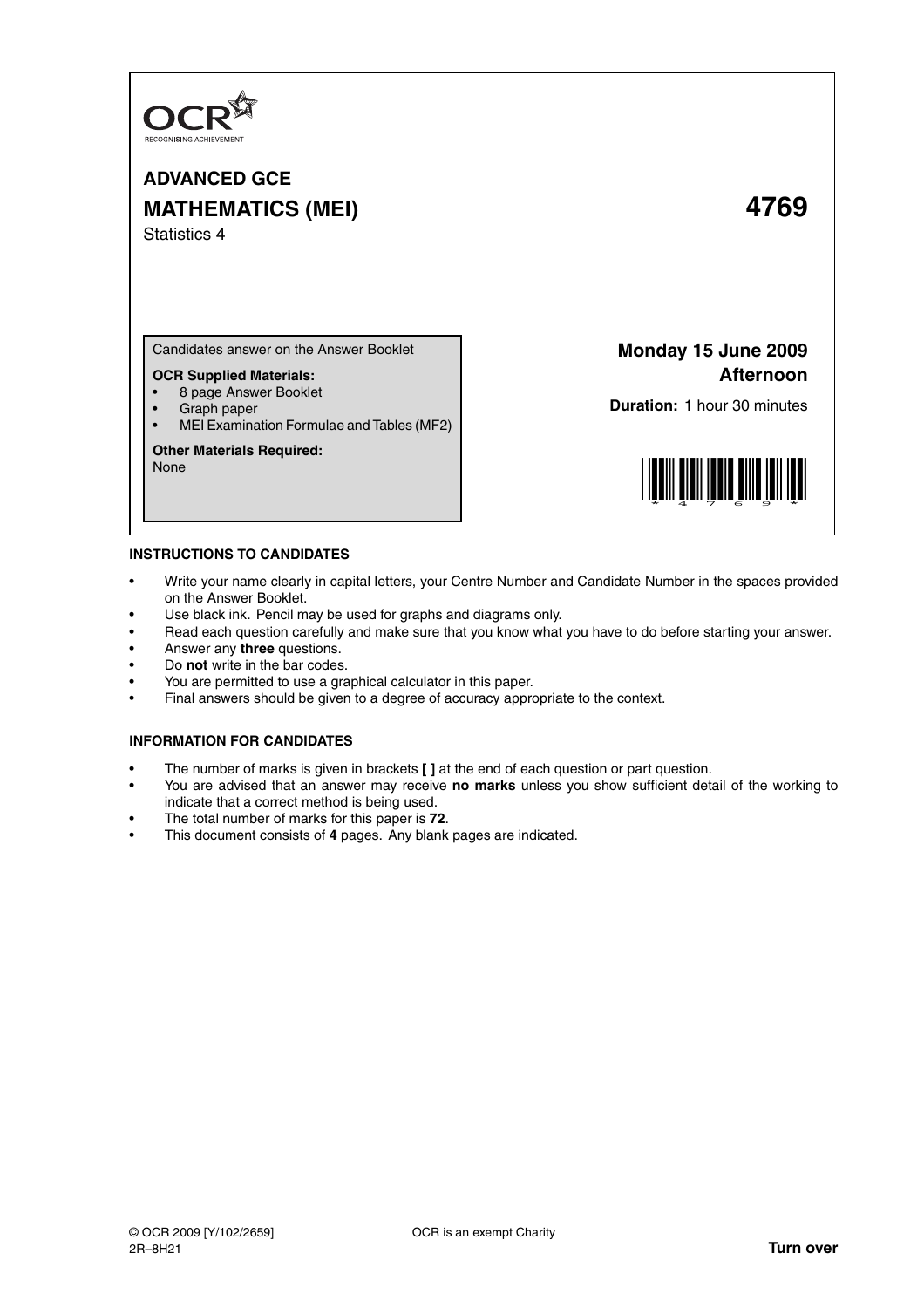#### *Option 1: Estimation*

**1** An industrial process produces components. Some of the components contain faults. The number of faults in a component is modelled by the random variable *X* with probability function

$$
P(X = x) = \theta(1 - \theta)^{x}
$$
 for  $x = 0, 1, 2, ...$ 

where  $\theta$  is a parameter with  $0 < \theta < 1$ . The numbers of faults in different components are independent.

A random sample of *n* components is inspected.  $n_0$  are found to have no faults,  $n_1$  to have one fault and the remainder  $(n - n_0 - n_1)$  to have two or more faults.

(i) Find  $P(X \ge 2)$  and hence show that the likelihood is

$$
L(\theta) = \theta^{n_0 + n_1} (1 - \theta)^{2n - 2n_0 - n_1}.
$$
 [5]

- (ii) Find the maximum likelihood estimator  $\hat{\theta}$  of  $\theta$ . You are not required to verify that any turning point you locate is a maximum. **[6]**
- (iii) Show that  $E(X) = \frac{1-\theta}{\theta}$ . Deduce that another plausible estimator of  $\theta$  is  $\tilde{\theta} =$ 1  $1 + \overline{X}$ where  $\overline{X}$  is the sample mean. What additional information is needed in order to calculate the value of this estimator? **[6]**
- (iv) You are given that, in large samples,  $\tilde{\theta}$  may be taken as Normally distributed with mean  $\theta$  and variance  $\theta^2(1-\theta)/n$ . Use this to obtain a 95% confidence interval for  $\theta$  for the case when 100 components are inspected and it is found that 92 have no faults, 6 have one fault and the remaining 2 have exactly four faults each. **[7]**

#### *Option 2: Generating Functions*

**2 (i)** The random variable *Z* has the standard Normal distribution with probability density function

$$
f(z) = \frac{1}{\sqrt{2\pi}}e^{-z^2/2}, \quad -\infty < z < \infty.
$$

Obtain the moment generating function of *Z*. **[8]**

- (ii) Let  $M_Y(t)$  denote the moment generating function of the random variable *Y*. Show that the moment generating function of the random variable  $aY + b$ , where *a* and *b* are constants, is e *bt*M*<sup>Y</sup>* (*at*). **[4]**
- **(iii)** Use the results in parts **(i)** and **(ii)** to obtain the moment generating function  $M_X(t)$  of the random variable *X* having the Normal distribution with parameters  $\mu$  and  $\sigma^2$ . **[4]**
- **(iv)** If  $W = e^X$  where *X* is as in part **(iii)**, *W* is said to have a lognormal distribution. Show that, for any positive integer *k*, the expected value of  $W^k$  is  $M_X(k)$ . Use this result to find the expected value and variance of the lognormal distribution. **[8]**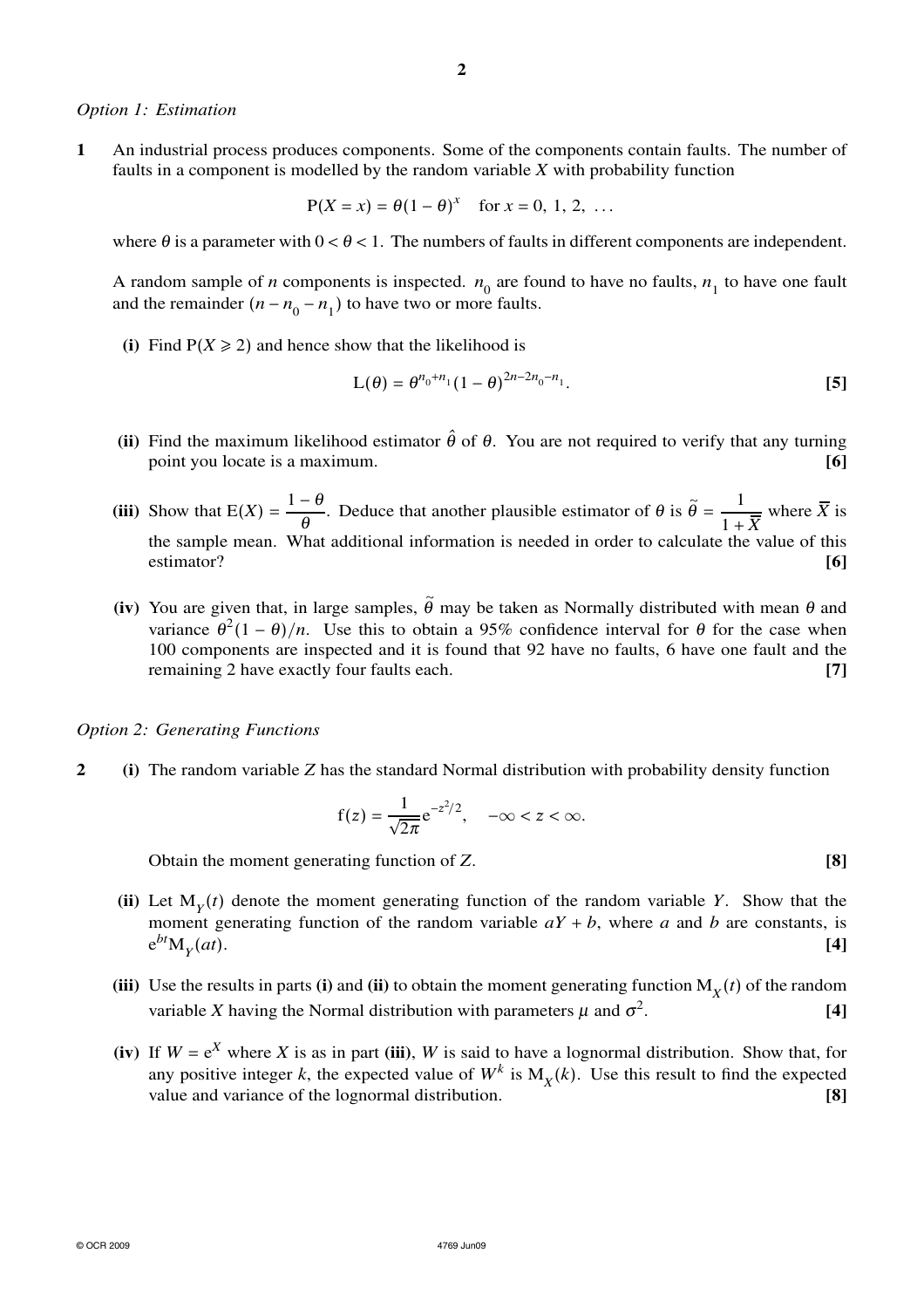## *Option 3: Inference*

**3 (i)** At a waste disposal station, two methods for incinerating some of the rubbish are being compared. Of interest is the amount of particulates in the exhaust, which can be measured over the working day in a convenient unit of concentration. It is assumed that the underlying distributions of concentrations of particulates are Normal. It is also assumed that the underlying variances are equal. During a period of several months, measurements are made for method A on a random sample of 10 working days and for method B on a separate random sample of 7 working days, with results, in the convenient unit, as follows.

| Method A 124.8 136.4 116.6 129.1 140.7 120.2 124.6 127.5 111.8 130.3 |  |  |  |  |  |
|----------------------------------------------------------------------|--|--|--|--|--|
| Method B 130.4 136.2 119.8 150.6 143.5 126.1 130.7                   |  |  |  |  |  |

Use a *t* test at the 10% level of significance to examine whether either method is better in resulting, on the whole, in a lower concentration of particulates. State the null and alternative hypotheses under test. **[10]**

**(ii)** The company's statistician criticises the design of the trial in part **(i)** on the grounds that it is not paired. Summarise the arguments the statistician will have used. A new trial is set up with a paired design, measuring the concentrations of particulates on a random sample of 9 paired occasions. The results are as follows.

| Pair                                                                             |  | H | IV | $\vert$ VI | VII   VIII |  |
|----------------------------------------------------------------------------------|--|---|----|------------|------------|--|
| Method A   119.6   127.6   141.3   139.5   141.3   124.1   116.6   136.2   128.8 |  |   |    |            |            |  |
| Method B   112.2   128.8   130.2   134.0   135.1   120.4   116.9   134.4   125.2 |  |   |    |            |            |  |

Use a *t* test at the 5% level of significance to examine the same hypotheses as in part **(i)**. State the underlying distributional assumption that is needed in this case. **[10]**

**(iii)** State the names of procedures that could be used in the situations of parts **(i)** and **(ii)** if the underlying distributional assumptions could not be made. What hypotheses would be under test? **[4]**

**[Question 4 is printed overleaf.]**